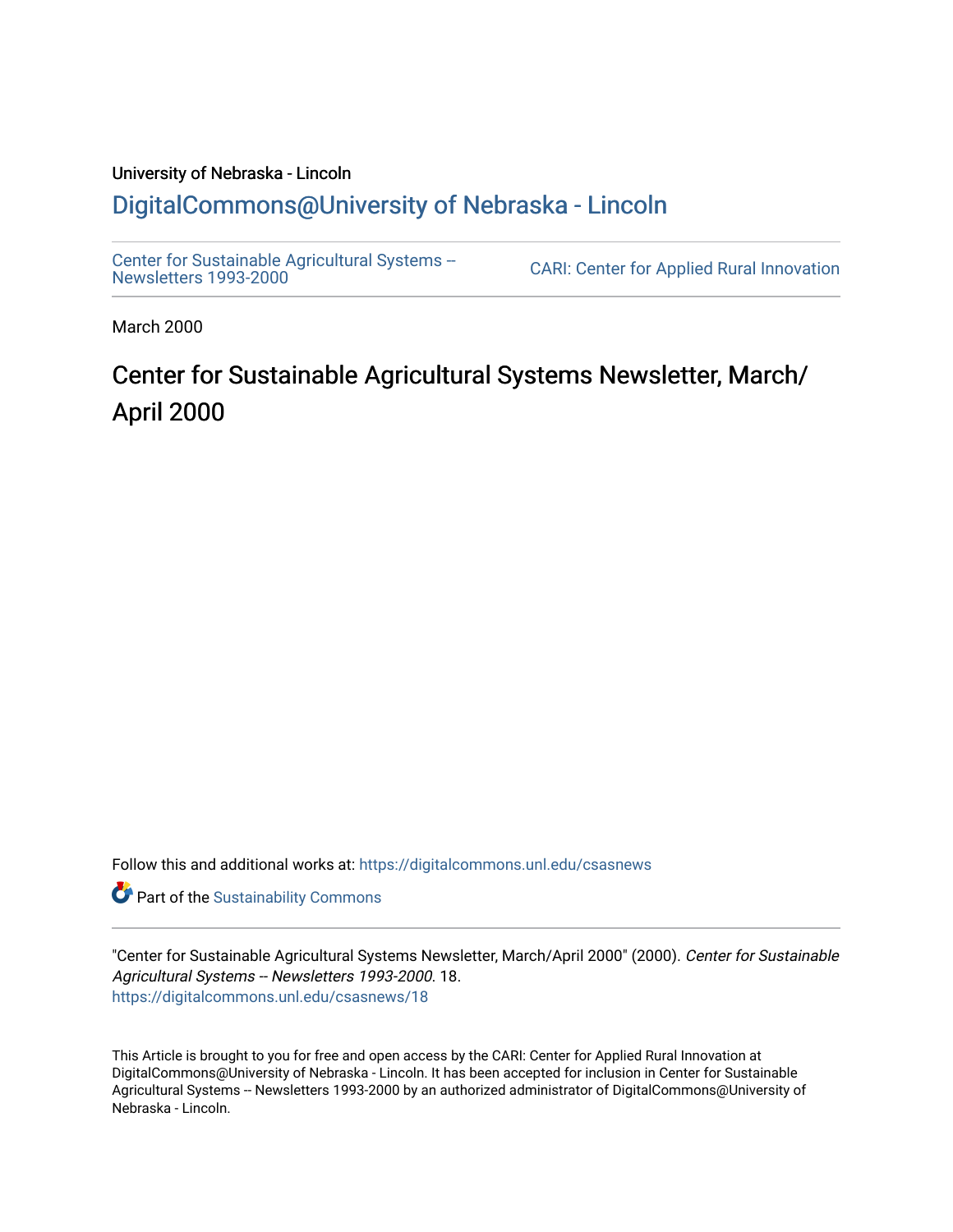# **Center for Sustainable Agricultural Systems**

### **University of Nebraska-Lincoln**

### **March-April 2000**

# **Marketing Featured at NSAS Annual Meeting**

You can add value to your labor, your farm, and your natural resources when a move is made away from low-value bulk commodities. This was the message of Joel Salatin, Virginia farmer and entrepreneur, at the annual meeting of the Nebraska Sustainable Agriculture Society in Aurora in late February.

One principle used by Salatin is to look carefully at all the resources on the farm and think creatively about how each one could be used. Another is to move "outside the box" and do unconventional crop and animal enterprises that others have not exploited. He looks for niches, both on the farm and in the marketplace. Above all, Salatin says to produce what people want. "You can create a market to some extent, but it's important to know your customers and be responsive to their needs and desires," he says.

Salatin also does careful economics on each enterprise, as well as the combinations of crops and animals that make sense for his soil and climate. He calculates the time and resources needed to produce each unit of chicken or firewood, just as a conventional corn farmer would figure cost per bushel or per acre. For example, he can cut, split, and deliver firewood for \$45 per pickup-load and that takes three hours to accomplish. In contrast, Joel can cut the same amount of wood in one hour into lengths that a customer can handle and pick up at his farm and sell this for \$25 per load. Although he adds more value with the first approach, his return per hour of labor for the same amount of natural resources is higher in the second approach. Given his several hundred acres of forest, there is no current practical limit to this resource.

In the pastured poultry enterprise, movable cages are advanced every morning onto a new patch of pasture. Chickens receive supplemental mixed feed ration and water at their cages. Salatin has calculated that time invested in each bird is five minutes for raising to maturity and 3 minutes for processing on the farm. People pick up their orders of dressed broilers at the farm and pay about \$1.50 per pound for organic, pasture-raised chicken. Salatin nets \$3.00 per bird sold, and calculates that a couple can raise 10,000 birds in a six-month season for a net profit of \$25-30,000 on three acres. Many of these tasks can be accomplished by Joel's children, who thus become enthusiastic and profit-sharing members of the farm management and labor team.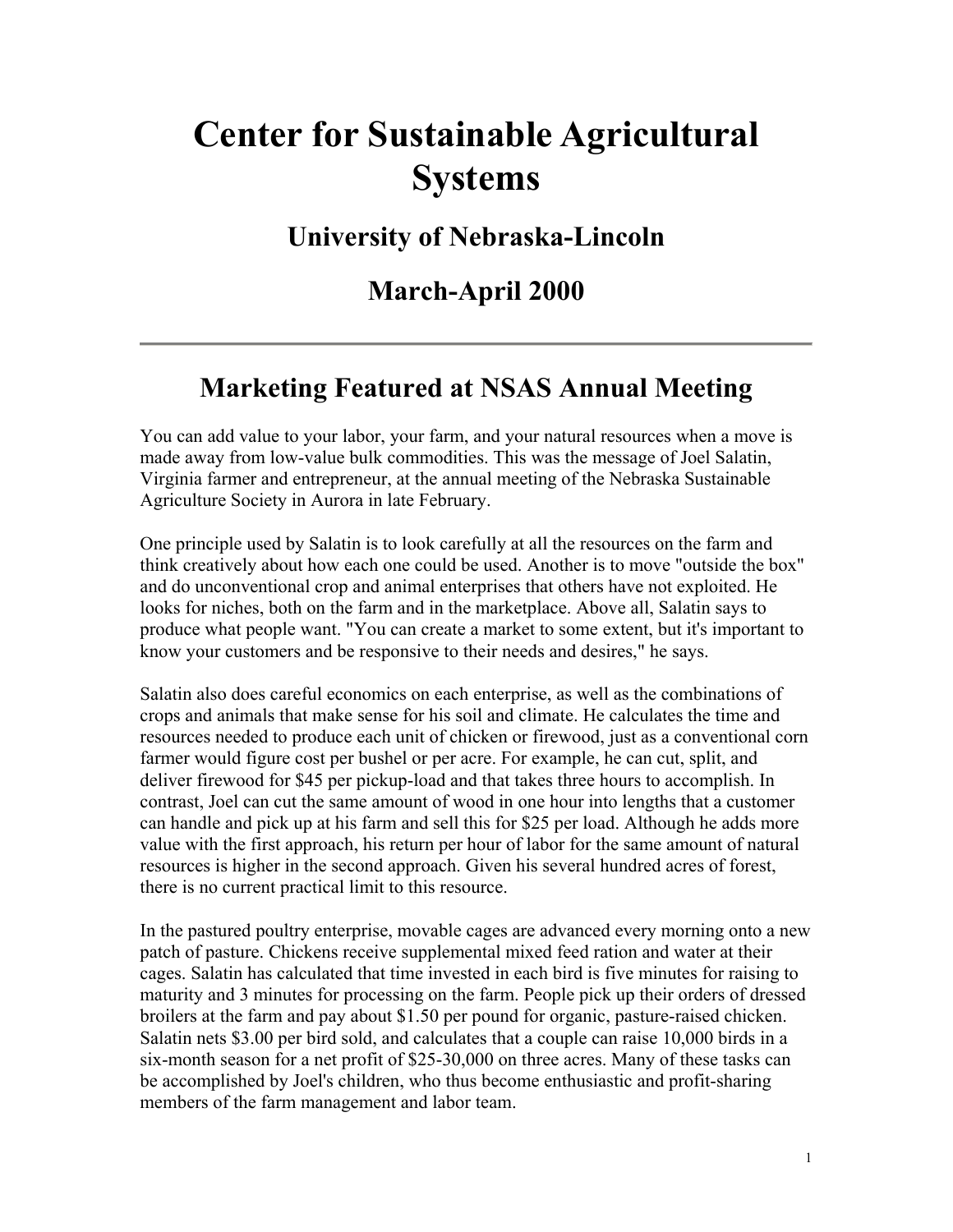Three families currently earn their incomes from about 90 acres of cultivated land in an area of Virginia that receives only 31 inches annual precipitation. When asked how many families could live there and earn a viable income to support their needs, Salatin quickly answered, "We've calculated that. We think it is 23 families doing intensive crop, vegetable, and animal production." This projection comes as a shock to those who think the only future in agriculture is to get bigger! Salatin is the author of three books, *Pastured Poultry Profit\$, Salad Bar Beef,* and *You Can Farm.*

Other sessions at the annual meeting included innovations in organic gardening (Tom Tomas), details on producing your own seed as well as organic seed production (Lori Daniels and Dave Vetter), organic dairying and direct sale through supermarkets in Iowa (Francis Thicke), current farming and food situation in Cuba (Dave Zirovski), and why we should be concerned about the global food situation (Dave Mortensen). There were other key topics presented by farmers, business people, and university specialists. One Extension educator who had not been to the meetings in several years commented that "These are some of the most positive, innovative, and energetic people that I've met here in Nebraska. They are really enthused about the future of agriculture!"

The annual meeting of the Nebraska Sustainable Agriculture Society is held the last weekend in February. The workshops feature outside speakers and Nebraskans who are making changes in their farms and communities, as well as exhibits from public and private groups involved in sustainable agriculture. NSAS can be reached through its office in northeast Nebraska, PO Box 736, Hartington, NE 68739, 402-254-2289, www.netins.net/showcase/nsas.

Submitted by Charles Francis

### **Nebraska's Future Agriculture:**

# **Innovative Producers Get More of the Consumer's Food Dollar**

This is the second in a series of articles on projections about the future of our most important industry. They present alternative views of the future, as we respond to growing concerns about how food is produced and agriculture's impact on rural Nebraska. These ideas from faculty will help guide the design of relevant research and education programs in the university.

#### **What is the farmer's share?**

Today the Nebraska farmer receives less than 9% of the consumer's food dollar, down from about 50% a century ago. According to Dr. Stuart Smith, agricultural economist at the University of Maine, the change has been in the percent going to the commercial input sector (now 24%) and that going into processing, advertising, and marketing (now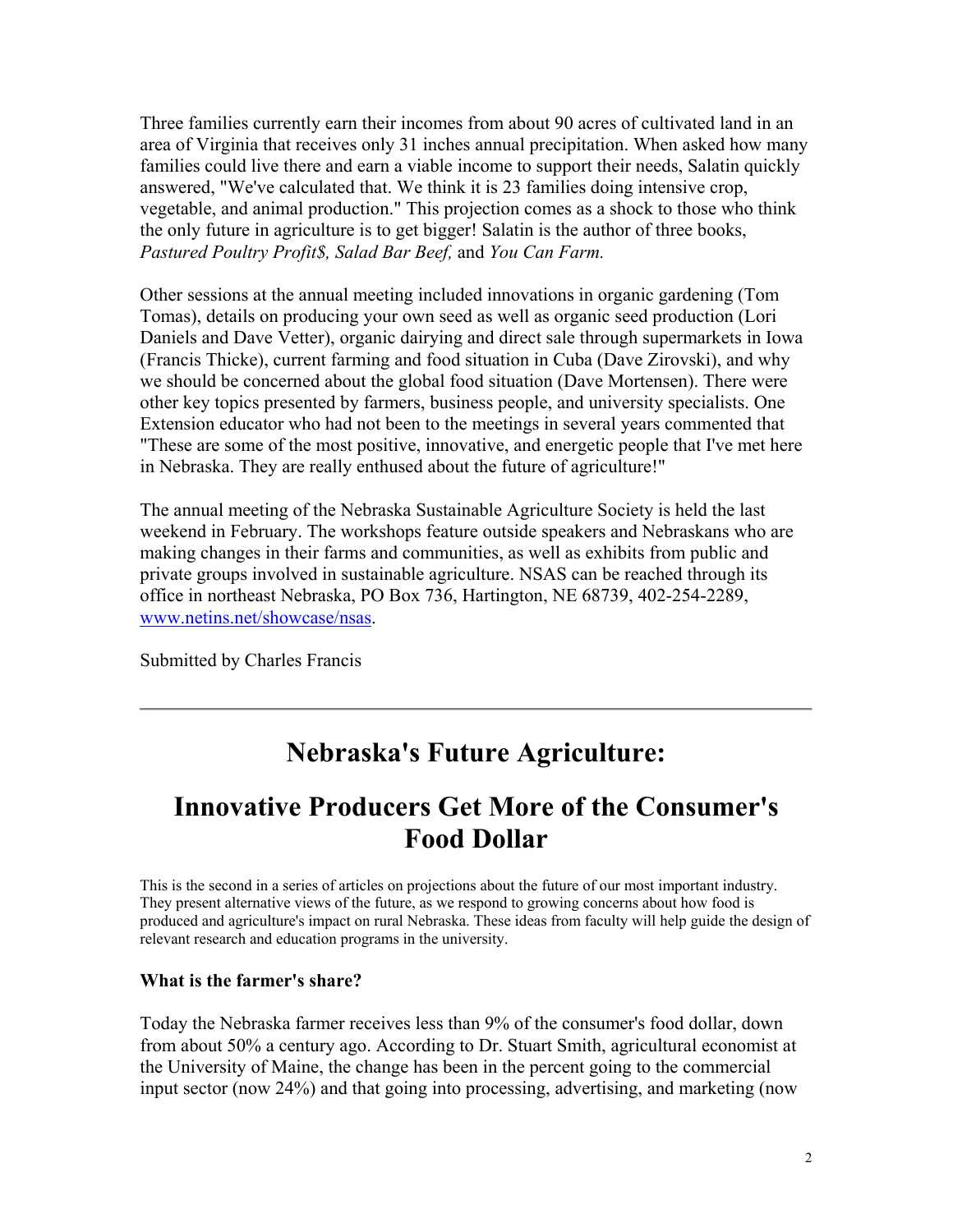67%). The current food system has clearly brought us advantages such as year-round supplies, convenience with pre-prepared foods, and remarkable variety. It has not brought consistent profits to the majority of farmers. The increasing costs of inputs and low prices received by growers combine to make commodity production a highly risky business, one that often depends on government support for continued profitability. Low profit margins also push the expansion to larger farms--a long-term trend that now greatly exceeds what is generally needed to achieve efficiency of scale in production.

The farmer's share is somewhat higher in products with less processing: meat, eggs, milk, and some fresh fruits and vegetables. It is much lower for the raw commodities such as basic grains--corn, wheat, soybeans--that are currently at the lowest price in decades. These are the products that move through local elevators to export sites or get processed into grain-based food products. Most of the value in a loaf of bread or box of cereal is added by bakers or factories that process and package, and by advertisers and merchandisers--and they collect those profits. The solution for most farmers in Nebraska will unlikely be baking bread or packaging cereals, although there are niches for those activities. What are some solutions?

#### **Reducing input costs**

Much of our current research centers on making production more efficient. New generation herbicides that can be applied in lower doses and that degrade in the environment cause fewer problems than those a generation ago, although they may not be less expensive. Careful soil testing and budgeting for crop needs can lead to more efficient fertilizer application rates and less nutrient loss to the groundwater, as well as reduced costs to the grower. Irrigation is our largest single expense in corn production under intensive cultivation in Nebraska. Scheduling, low-pressure application equipment, and more efficient hybrids and varieties of major crops can all help reduce water needed to produce an optimum crop, and at the same time reduce production costs. These are among the best management practices we recommend for shaving the costs per acre for crop production.

Further reduction in costs can be achieved with more intensive observation and management. Use of crop rotations can reduce weed pressure and allow management with cultivation or lower levels of chemical application. Rotations also reduce the incidence of some insect problems such as corn rootworm to levels that do not economically justify chemical application. Cover crops can add soil fertility and help prevent erosion that currently takes nutrients off the field with heavy rains. Soil sampling, crop scouting, and frequent observation of each field can lead to other steps to fine-tune management, but this is costly and often less accurate when farm size becomes too large for the owner/operator to handle. Some growers have moved successfully into organic crop production, where management and non-chemical approaches substitute for fossilfuel based inputs. These methods can potentially reduce the 24% of the food dollar that currently goes for inputs, and bring more of the net return back to the farmer.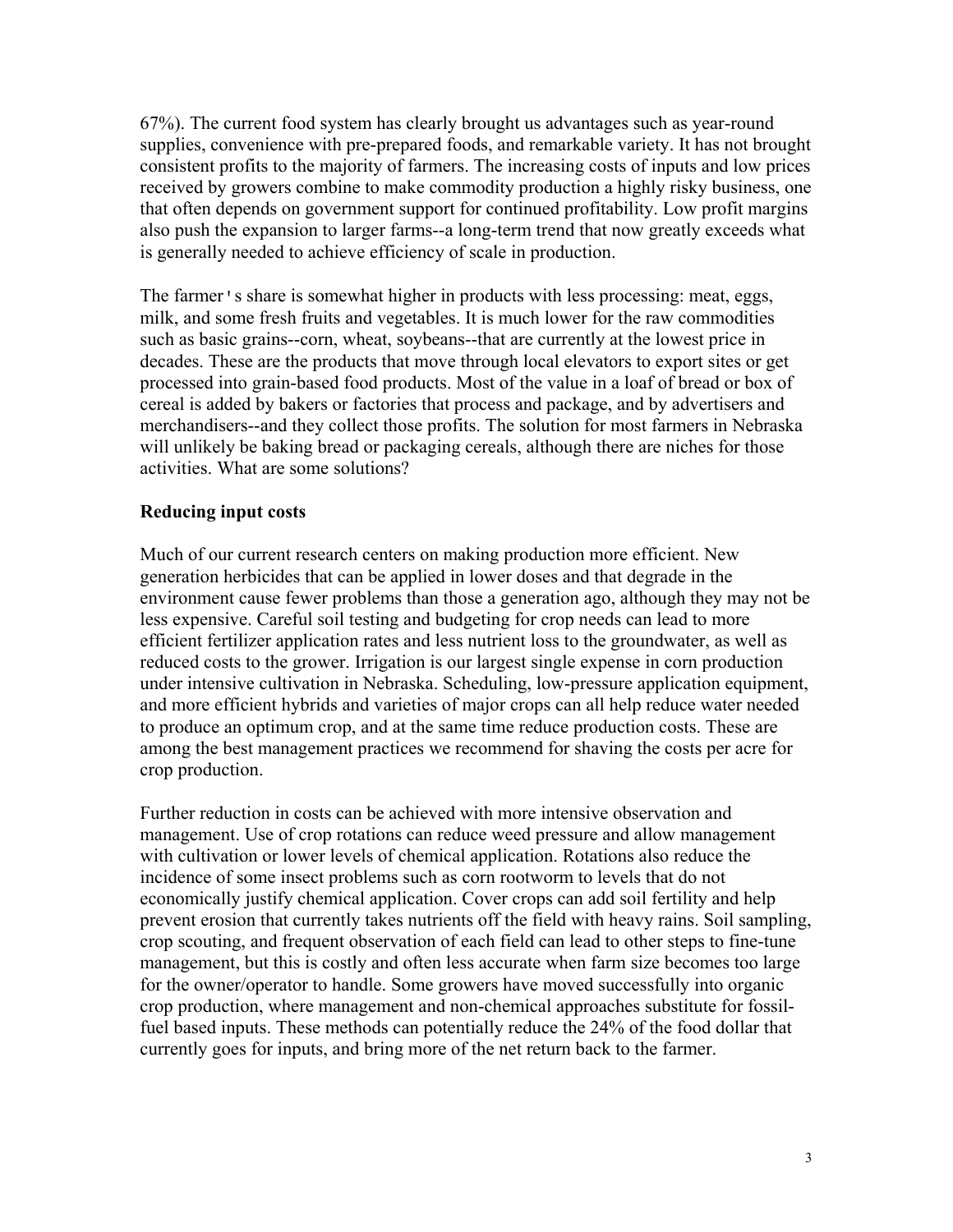#### **Increasing the market value**

The other part of the equation is selling the crop. To capture a larger part of the consumer dollar for farm products, Nebraska growers are using several direct marketing channels to move their produce to the consumer. Direct sale of livestock products can be accomplished straight from the farm or through local lockers. Farmers in this state can sell up to 20,000 chickens each year that are killed and dressed on the farm. Eggs can be marketed directly to consumers. Beef and pork can move through a local inspected slaughter facility at an agreed-upon price and sold to consumers through farmers markets or through relationship marketing. An article on the NSAS meeting in this issue cites the example of Joel Salatin who makes good use of this marketing approach. It's essential to check on the legal procedures that apply in your area, and a good source is *The Legal Guide for Direct Farm Marketing* by Neil Hamilton from Drake University (see Resources section).

Vegetables and fruits that require no processing can be sold through farmers markets, community supported (subscription) agriculture, or direct from roadside stands. These sales methods allow the grower to become more directly acquainted with consumer preferences and reestablish the bond between people in the city and those who produce food. There are both confidence and responsibility in this type of local arrangement that are not present in a global food system.

#### **Global versus local marketplace**

With the emergence of a global marketplace and negotiations for reduced tariffs in agriculture, there is greater potential for import and export of products. Nebraska farmers facing large surpluses and low prices may welcome the opening of new opportunities for commodity sales. Consumers may welcome such development if this increases availability of cheaper food and greater variety throughout the year. These are the advantages promoted by multinational food companies and others who benefit most from increased global trade.

Careful analysis is needed to determine whether the small and medium-sized family farm benefits in the longer term from this increasingly global system. The concentration of ownership and control of commodity crops by a small number of international grain companies appears to promote consolidation of farms. It is much more efficient to deal with a few producers than with many small farmers. Similar concentration in livestock ownership and processing facilities is cited as a primary cause of the major slump in cattle and hog prices over the past several years. Recent acceleration in the loss of family farms is often blamed on these global pressures toward larger farms and vertical integration in the food system that may destroy competition and a truly free market in which everyone is on a level playing field. When farmers go out of business while input suppliers and international food corporations continue to sustain profits, there is some inequity in the global system. Most people who produce food, the most basic of human needs, are not realizing a reasonable profit from their investment and labor.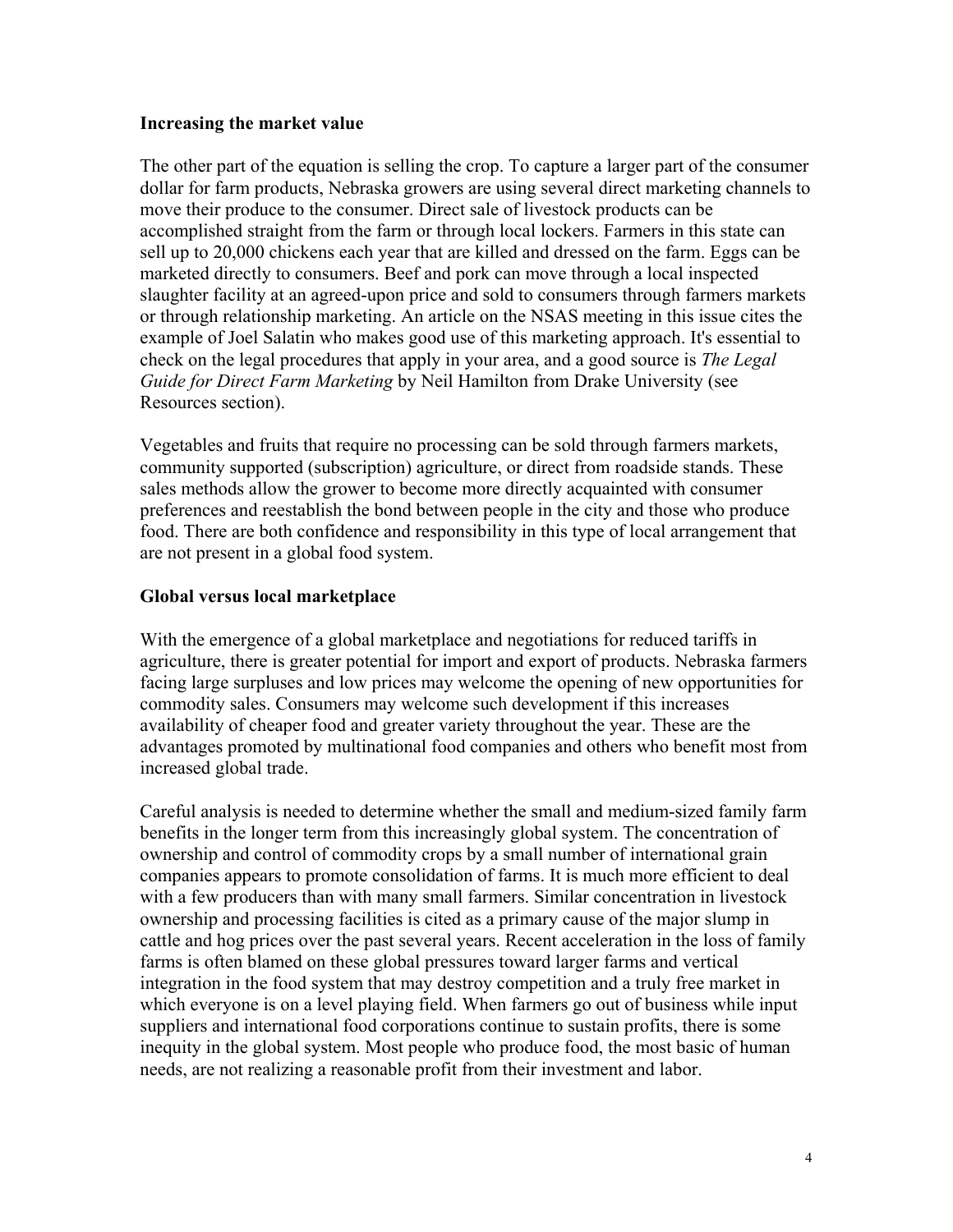Consumers in the global marketplace become ever more distant from both the producers of their food and any understanding of how that food is produced or who gains from the food system. The emergence of local food systems is a response to concern about the disconnect of farmers from consumers. It also reflects a need by some consumers to know about more than the nutrition and safety of the food, but also the health and economic well-being of those who produce it. Education of consumers and an emerging concern about the culture of food may cause a reversal of the current trends toward mass preparation of homogenized menus and sale to people who drive past a window to find nourishment. This has happened in Europe, where a backlash against multinational corporations brings focus on local food production and uniqueness of local cuisine.

#### **Connection with communities**

A recent article by John Allen and Rebecca Filkins with the UNL Center for Rural Community Revitalization and Development describes results of the Nebraska Rural Poll where farmers' and ranchers' preferences for the future were far different from their expectations of what is likely to happen. Nearly 90% preferred that farms in the future would be family owned, while only 26% expected this to happen. Most preferred smaller farm size rather than larger, and also hoped that rural communities would thrive in Nebraska. They expected the opposite to occur in each case. Allen and Filkins point out the disconnect between preferences and expectations, and the potential for future policy debates to focus on decisions that will help people in rural areas achieve their goals. It is essential that we look carefully both at trends in agriculture and at the positive expectations of people who produce food. These need to be brought closer together. In the words of Nobel Prize Laureate Rene du Bos, "Trend is not destiny."

Submitted by Charles Francis

### **New Proposal for National Organic Standards**

On March 7, 2000 Agriculture Secretary Dan Glickman announced a new proposal for uniform and consistent national standards for organic food. The proposal details the methods, practices, and substances that can be used in producing and handling organic crops and livestock, as well as processed products. It establishes clear labeling criteria and rules so that consumers know exactly what they are buying when they purchase organic food. It specifically prohibits the use of genetic engineering, sewage sludge, and irradiation in the production of food products labeled "organic." The proposal also prohibits antibiotics in organic livestock production and requires 100% organic feed for organic livestock.

Glickman also announced several other steps the Administration is taking to promote organic agriculture. President Clinton's fiscal 2001 budget proposes \$5 million for research to develop improved organic production and processing methods, evaluate economic benefits to farmers, and develop new organic markets. Glickman said USDA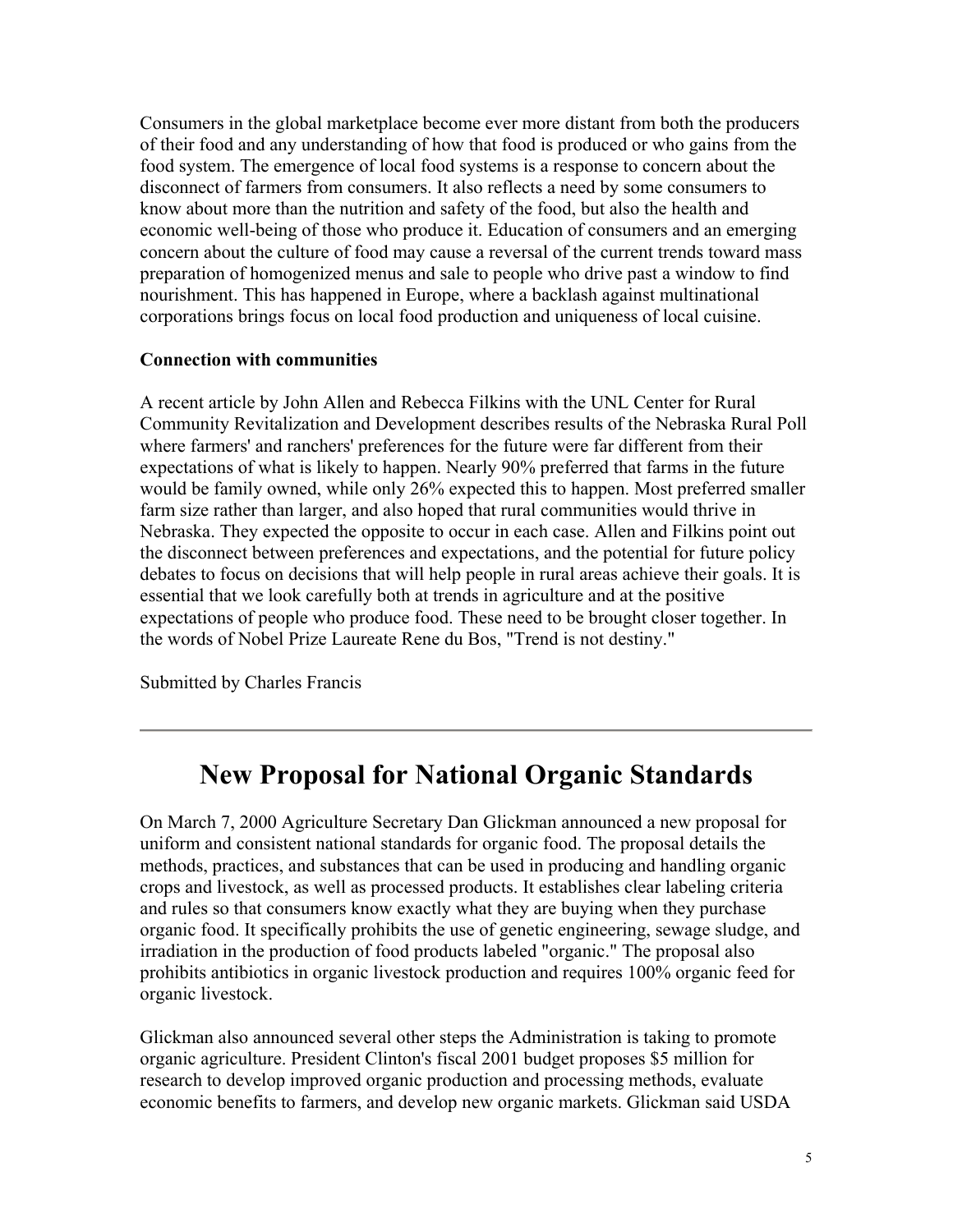will establish a pilot organic crop insurance program to help organic farmers better manage risk. He also announced that USDA and the University of California at Davis will conduct research on organic production and ways to enhance farmers' ability to market organic fruits and vegetables.

USDA estimates that the value of retail sales of organic foods in 1999 was approximately \$6 billion. The number of organic farmers is increasing about 12% per year and now stands at about 12,200 nationwide, most of them small-scale producers.

The official public comment period on the revised proposed rule began March 13, 2000 and will run through June 14. Fact sheets and other background materials on the proposed organic rule can be accessed on the Web at www.ams.usda.gov/nop.

# **130 Countries Finalize Trade Treaty on Biotech Food**

Representatives of 130 countries have adopted a treaty regulating trade in genetically modified food and other products. Under the Cartagena Protocol on Biosafety, which was finalized in Montreal in late January, countries can bar imports of genetically altered seeds, microbes, animals, and crops that they think may be a threat to their environment. The treaty requires "stating only that the shipment 'may contain' genetically modified organisms," according to *The New York Times*. "Industry officials said genetically modified crops would not have to be segregated." The treaty, which will go into effect after 50 countries have ratified it, is the outgrowth of the Convention on Biological Diversity approved in Rio de Janeiro in 1992. Because the United States never ratified the convention, it cannot become a party to the protocol. But American industry will have to comply with the rules when exporting to countries that have ratified it. The protocol is posted on the Internet at www.biodiv.org.

Source: *Alternative Agriculture News*, March 2000.

# **NSAS Director Carusi to Wisconsin**

Cris Carusi, former Executive Director of the Nebraska Sustainable Agriculture Society, began her new position as communications program manager for the Center for Integrated Agricultural Systems at the University of Wisconsin-Madison on February 29. We are sorry to lose Cris from Nebraska, but we know she will do an excellent job as she continues the mission of promoting sustainable food systems. She can be reached at CIAS, 1450 Linden Dr., Madison, WI 53706, 608-265-8018, carusi@aae.wisc.edu. Paul Rohrbaugh, General Manager of the Nemaha NRD, has been named the new Executive Director.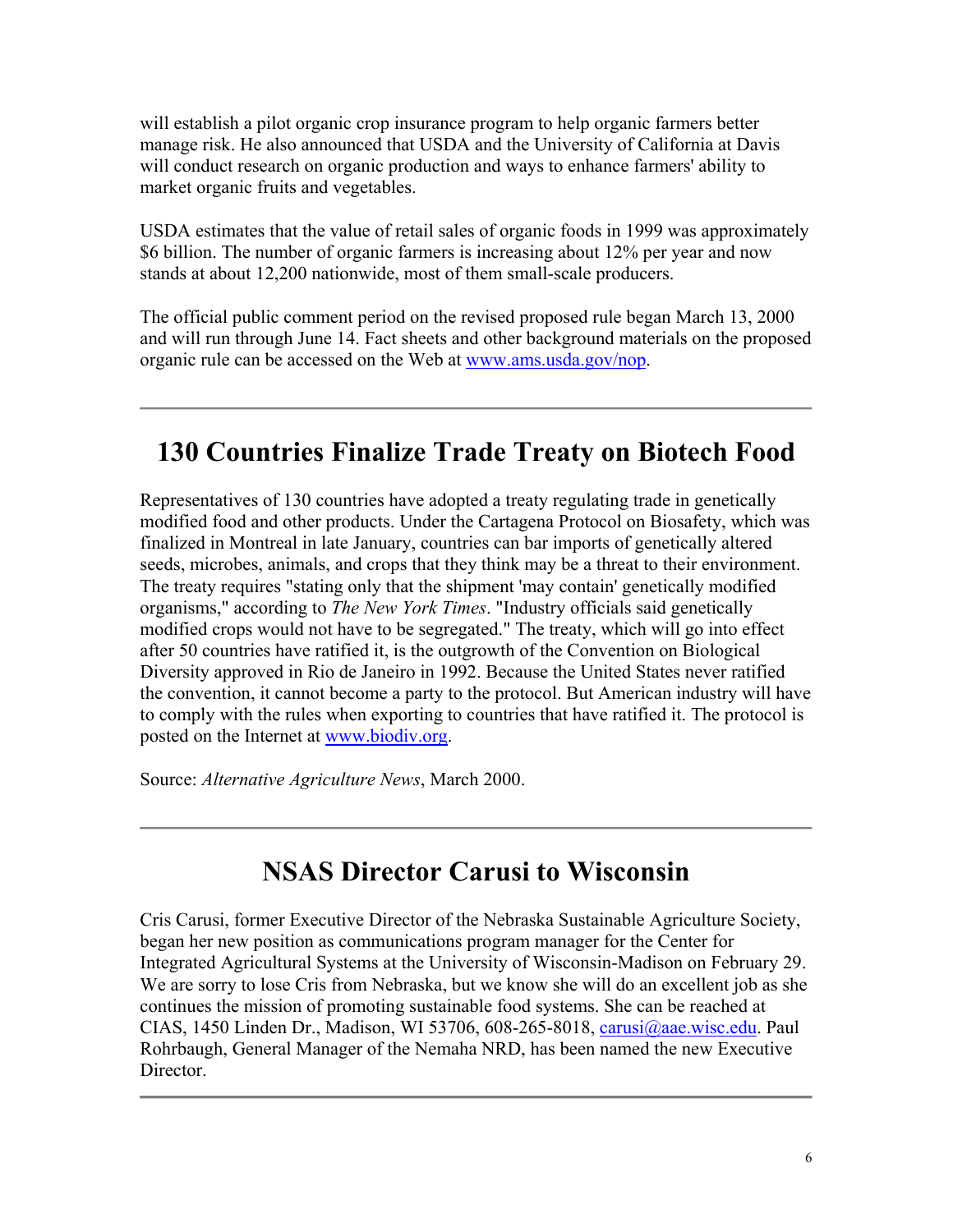### **OFRF Proposal Deadline July 15**

The Organic Farming Research Foundation funds research into organic farming methods, dissemination of research results to organic farmers and to growers interested in making the transition to organic production systems, and education of the general public about organic farming issues. Projects should involve farmers in both design and execution and take place on working organic farms whenever possible and appropriate. OFRF invites farmers, ranchers, and researchers to submit proposals for up to \$10,000 by the next deadline of July 15, 2000. More information is available at www.ofrf.org, or contact OFRF, PO Box 440, Santa Cruz, CA 95061, 831-426-6606.

### **USDA Ag Biotech Advisory Committee Formed**

On January 21 Secretary Glickman named 38 members to a newly-formed USDA Advisory Committee on Agricultural Biotechnology. The Committee will advise the Secretary on policy related to the creation, application, marketability, trade and use of agricultural biotechnology. The Committee, authorized for two years, is chaired by Dennis Eckart, an attorney and former Congressman from Ohio. For the list of all members, see the press release at www.usda.gov/news/releases/2000/01/0023.

### **Alternative Ag Expo**

The second annual Alternative Ag Expo will be held August 29, 2000 in Sioux City, Iowa. It is designed to be of interest to producers and consumers. Topics will include our nation's health, nutrition, developing a transition mindset, organics, legalities of direct marketing, rabbits, identifying your market, aquaculture, pheasants, meat and poultry inspection, soils, economics, managing an alternative agriculture enterprise, and much more. Three roundtables will address transitioning from traditional agriculture, pork production, and rotational grazing. The primary speaker, Sally Fallon, will talk about the nutritional benefits of natural foods as well as the currently debated topic of dietary guidelines with relation to carbohydrates and protein intake. Fallon will also give a 90 minute presentation on the evening of August 28. Watch for more details in the May-June CSAS Newsletter, or contact Darrell Geib, Sioux Rivers RC&D, for more information, 712-943-7882, darrell.geib@ia.usda.gov.

### **Resources**

*Legal Guide for Direct Farm Marketing*. \$20. Written by law professor Neil Hamilton, the 235-page guide answers common questions about laws on marketing products directly to consumers and to retail and wholesale buyers. Covers legal issues regarding: farmers markets; on-farm businesses; contracts, food stamps and getting paid;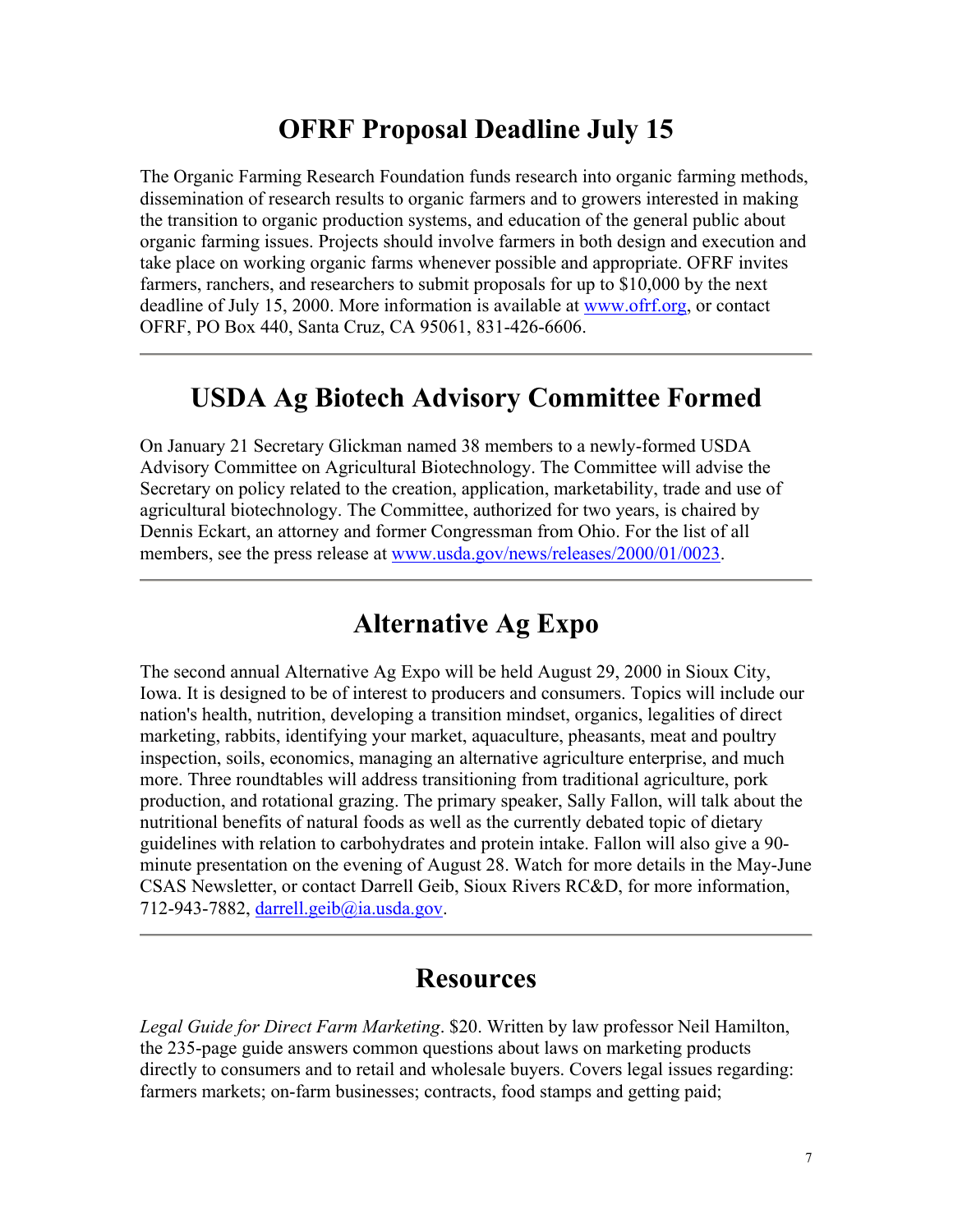advertising, organic certification and eco-labels; land use and property law; labor and employment; insurance and liability; and inspection, processing and food safety. Uses specific examples of court cases, state laws and local regulations involving direct farm marketing. Resource lists, tips,  $Q \& A$ 's and sidebars contribute to its user-friendly format. To order, contact Drake University Agricultural Law Center, Des Moines, IA 50311, 515-271-2947.

Second annual Time to Act Campaign report card, released January 12. The report card, which measures the progress made by USDA over the past year in implementing the recommendations of the National Commission on Small Farms, can be accessed at the Center for Rural Affairs Web site, www.cfra.org, or contact the CRA office, 402-846- 5428, info@cfra.org. Grades were: Market Access, D; Market Development, B+; Research and Extension, C-; Conservation, C ; Credit, C; Beginning Farmers, B-; Farm Workers, D-; Civil Rights, D; Risk Management, C+; Outreach and Organization, C.

ATTRA (Appropriate Technology Transfer for Rural Areas), a leading information source for sustainable farming practices, announces two new Web pages: 1) Find Info on ATTRA's Web Pages (www.attra.org/search.html) is a search engine that provides a quick search on the ATTRA web page; 2) Find Ag Information on the Web (www.attra.org/search2.html) features some prominent agriculture databases, directories, library catalogs, and search engines on the Internet.

Two new Web items from ATTRA: 1) Holistic Management: A Whole-Farm Decision Making Framework, www.attra.org/attra-pub/holistic.html, and 2) Intercropping Principles and Production Practices, www.attra.org/attra-pub/intercrop.html.

*Growing a Community Food System*. \$2.50 + s&h. Presents the practical steps and processes communities interested in localizing their food system need to take in order to be successful. Authors outline key components of the process including visioning, assessment, development of project concepts, evaluation, and planning. Two community food system project models are described. Bulletins Office, Washington State U., P.O. Box 645912, Pullman, WA 99164-5912, 1-800-723-1763, bulletin@coopext.cahe.wsu.edu, caheinfo.wsu.edu/order/order.html.

*Farmers and their Diversified Horticultural Marketing Strategies*. \$15 (payable to UVM). Video covers innovative marketing strategies and features eight New England farms that use roadside stands, consumer supported agriculture, wholesale cooperatives, pick-your-own, and/or farmers' markets. Center for Sustainable Agriculture, U. of Vermont, 590 Main St., Burlington, VT 05405, 802-656-5459, susagctr@zoo.uvm.edu, www.uvm.edu/~susagctr/publications.html.

The Metalab (U. of North Carolina) server contains a wealth of information, links, and electronic discussion groups of interest to readers of this newsletter. Among the discussion groups in which you can participate are: Permaculture, Market Farming, CSAs, Community Food Systems, Seed Saving, Soil Quality, and Natural Agriculture. See metalab.unc.edu/intergarden.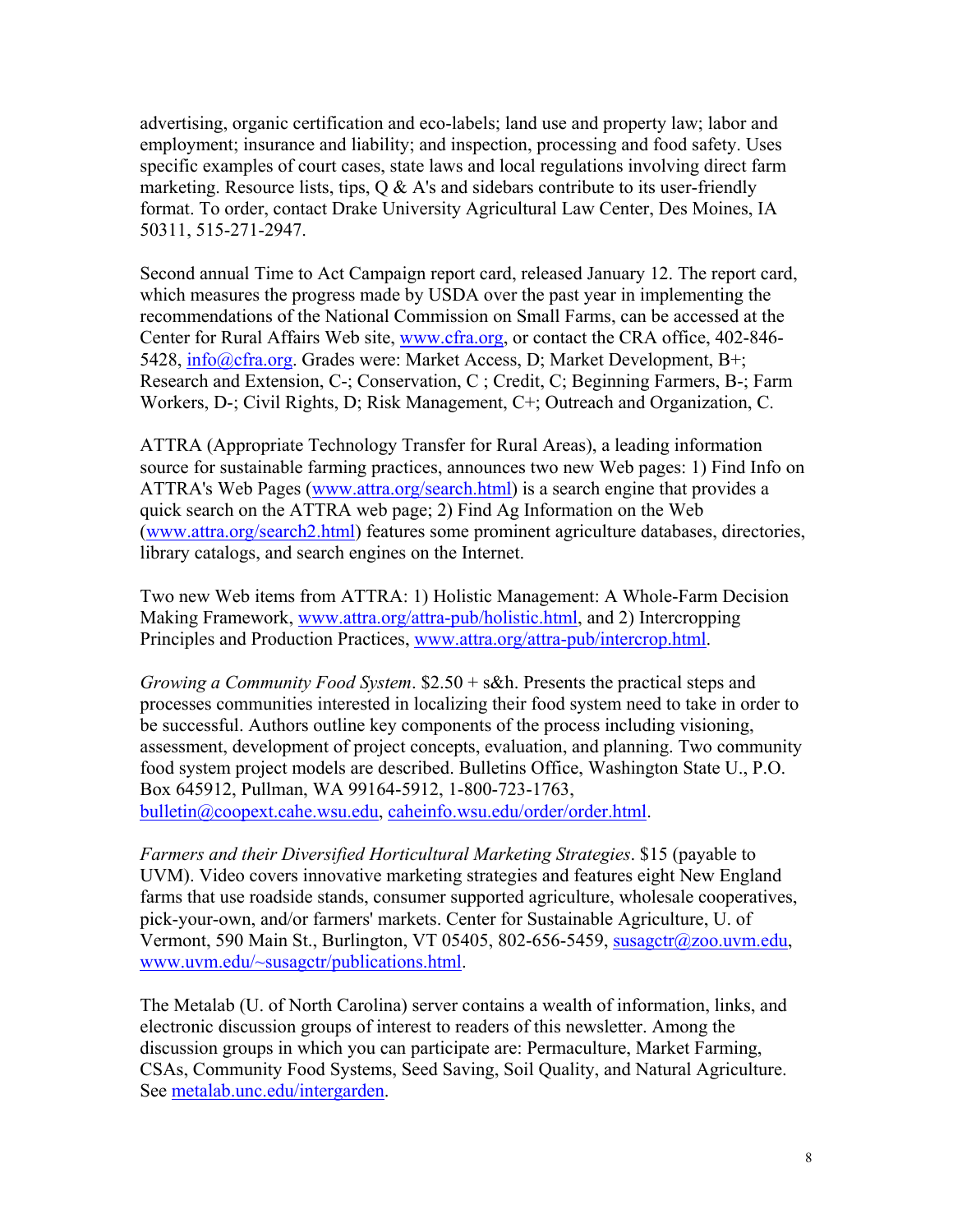*Alternatives to Insecticides for Managing Vegetable Insects*. \$8.00 + \$3.75 s&h within U.S. Proceedings containing discussions and presentations from a farmer/scientist conference held in December 1998 in Connecticut. Details about the contents can be found at www.nraes.org/publications/nraes138.html. NRAES, Cooperative Extension, 152 Riley-Robb Hall, Ithaca, NY 14853-5701.

*GREENBOOK '99: A Decade of Tools* from the Energy and Sustainable Agriculture Program of the Minnesota Department of Agriculture is now on the Web, complete with hot links to additional sustainable ag resources, www.mda.state.mn.us/DOCS/AGDEV/Greenbook/gb99cont.htm.

Visit the "Animal Waste Initiative: Promoting Environmental Stewardship-A National Research and Extension Initiative of USDA, Land-Grant Universities, and Partner Agencies" Web site, www.cals.ncsu.edu/waste\_mgt/wmi.

Proceedings from May 11, 1999 Pest Management Alternatives (PMAP) Food Quality Protection Act Workshop now online at www.reeusda.gov/ipm/pmap.htm.

Many speeches presented at the USDA Outlook Forum 2000 in late February are available at www.usda.gov/oce/waob/oc2000/speeches.htm.

Two new poultry videos: 1) Herman Beck-Chenoweth narrates a 17-min. video covering the production, slaughter and marketing of chickens and turkeys raised in portable houses. Video instructs on building the houses, tours a slaughter facility that uses less than \$15,000 in equipment, and discusses selling birds to restaurants and farmers markets; \$27.50 for video alone, or \$55 with companion manual; contact Back Forty Books, Dept. BF, 26328 Locust Grove Rd, Creola, OH 45622. 2) Nebraska Pastured Poultry IMPACT group released a 15-min. video describing its traveling on-farm portable processing facility; \$22.50; call Dave Bosle at 402-462-9424.

### **Coming Events**

Contact CSAS office for more information.

#### **2000**

Apr. 4 - NSAS workshop on CSA organizations, York, NE

Apr. 18 - NSAS Workshop on farmers markets, Mead, NE

June 8-9 - Grazing Retreat, Ravenna, NE

June 17 - Applegait Ranch Tour, Sutherland, NE